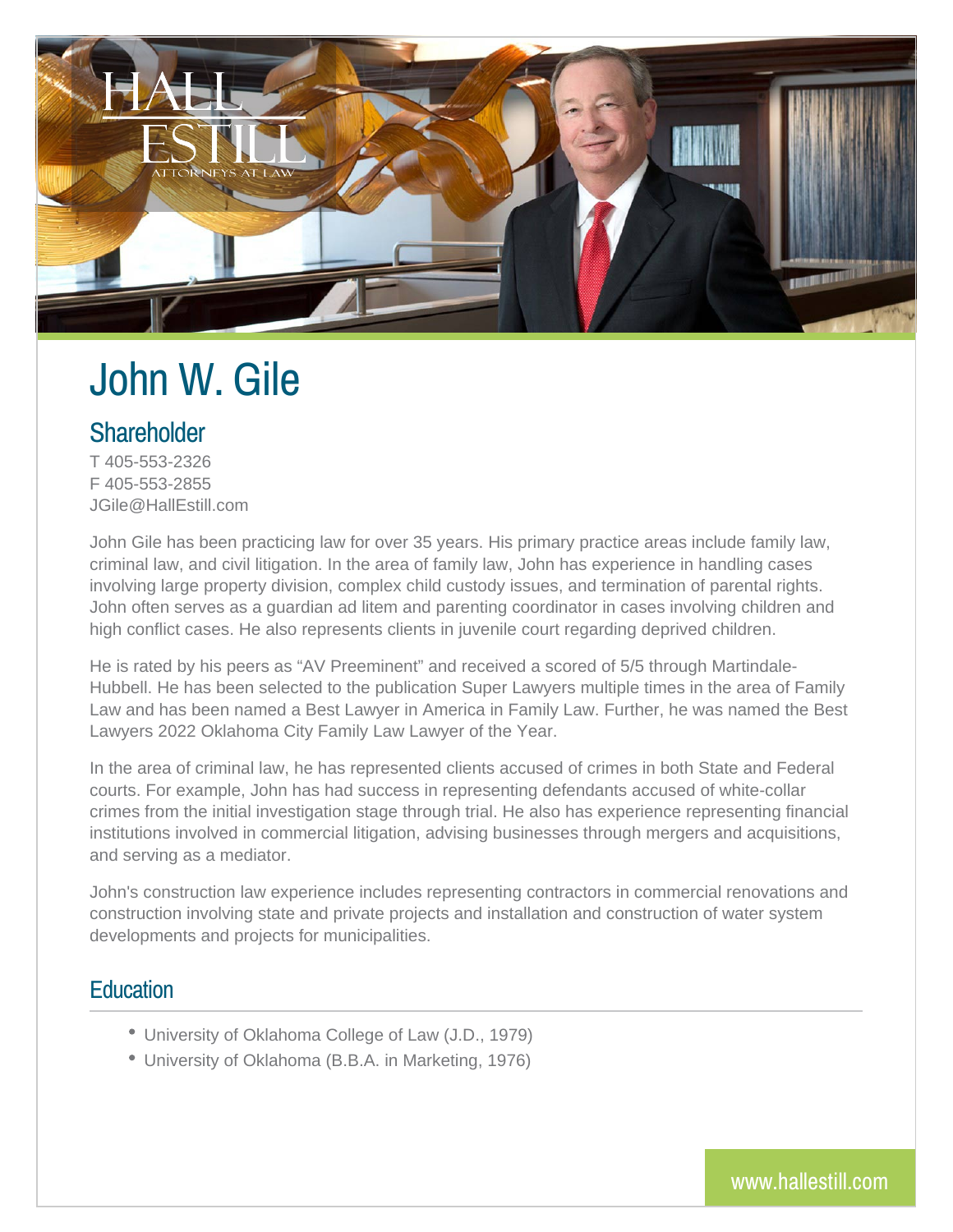# Admissions

- Oklahoma, 1979
- U.S. District Court for the Western District of Oklahoma
- U.S. District Court for the Northern District of Oklahoma

### Practices

- Family Law
- Adoption
- Divorce & Legal Separation
- Appellate
- Construction
- Guardian ad Litem
- Guardianships
- Marital Agreements
- Parent Coordination
- Paternity
- Protective Orders
- White Collar Compliance, Defense & Investigations

#### Honors & Awards

# Speeches and Presentations

2019 Family Law Section OK State Bar - Support Alimony

#### In the News

• OKC Family Law Attorney Gile Family Featured in Journal Record family

# Published Articles